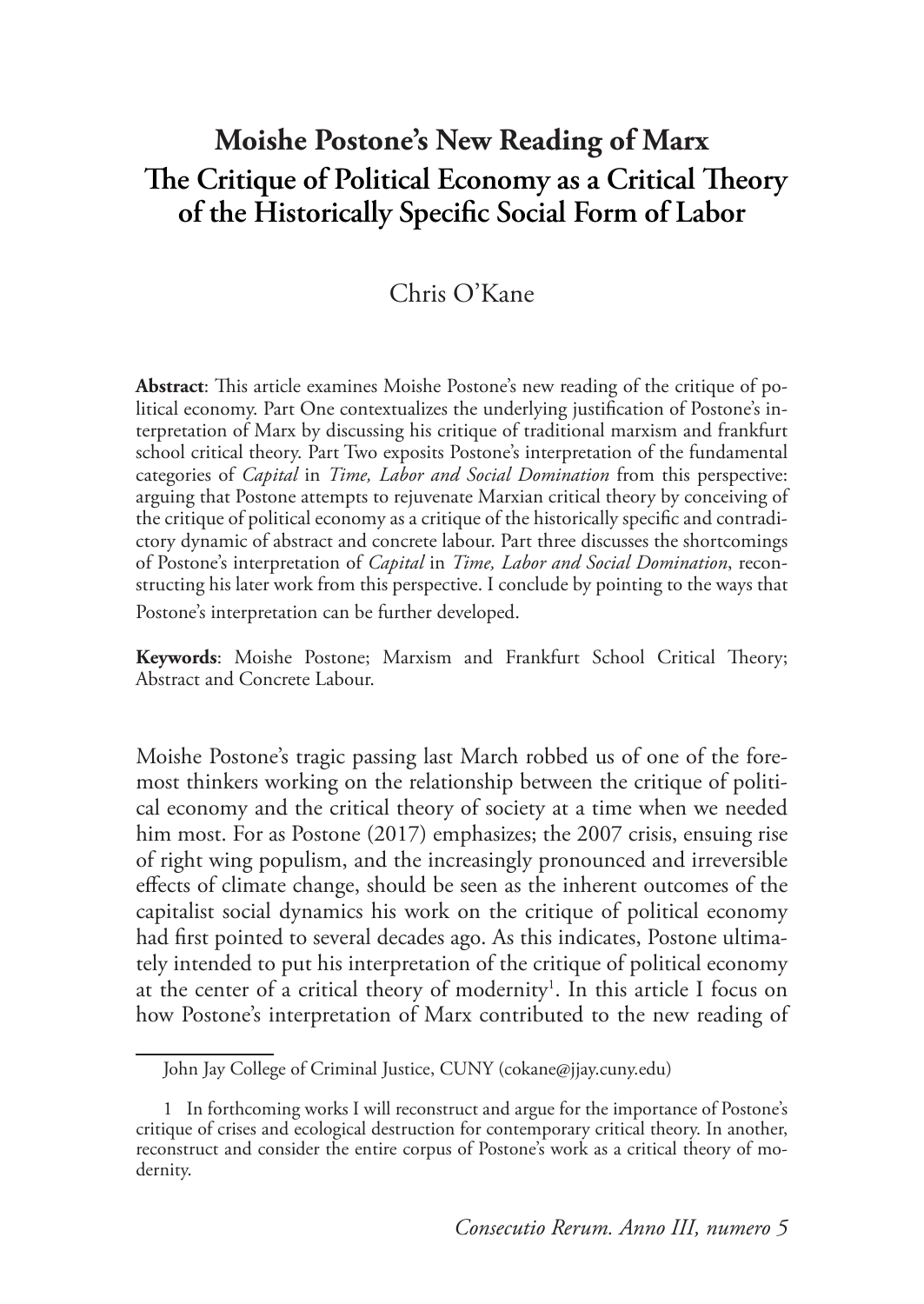the critique of political economy as a critical social theory. I demonstrate the fundamental importance Postone's overarching project, critique of traditional marxism, and interpretation of the critique of political economy hold for the development of the critical theoretical new reading of the critique of political economy and for the development of a new reading of the critical theory of society.

This specific focus and intent leads me to take a unique argumentative strategy in regard to existent secondary literature on Postone, which is largely centered, not just on one work, but on one question: gauging the reading of *Capital* put forward in *Time, Labor and Social Domination* (henceforth *TLSD)*. Much of this literature (McNally 2004; Starosta 2004; Hudis 2004 and 2012) is concerned with showing how *TLSD* neglects or mischaracterizes the traditional marxist elements of *Capital*. These authors are certainly accurate in pointing to these elements and inconsistencies in Marx's work (which Postone himself proposes to ignore rather than deny). Since their concerns are not germane to the focus of this article, they will be eschewed. Another strand of literature associated with the new reading (Bonefeld 2004 and 2014; Arthur 2004; Heinrich 2015 and Bellofiore 2018a and 2018b) addresses how *TLSD* neglects important critical theoretical elements of the critique of political economy. These criticisms will be drawn on in the conclusion to argue that Postone's important contributions should be supplemented by their insights to further develop the critique of political economy as a critical social theory. However, the majority of what follows focuses on distilling Postone's contribution to the latter<sup>2</sup>. I do so by first distinguishing Postone's reading of Marx from the value theoretical new readings of the critique of political economy as a Critical Theory with which he is often associated<sup>3</sup>. I then reconstruct Postone's new reading backwards by focusing on *TLSD* and then his earlier work *Time, Necessity and Labor* (1993).

Part One contextualizes and characterizes Postone's distinct overarching project as an attempt to develop a critical theory of modernity on the basis of a new reading of the critique of political economy as a critical social theory of the historically specific "directional dynamic" of capitalist labor. As

<sup>2</sup> For these reasons I also refrain from focusing on contextualizing Postone's work alongside the important work of scholars such as Chris Arthur (2002), Roberto Finelli (2007) and Robert Kurz (2018) whom likewise present, often in dialog with Postone, reconstructions of *Capital* in which capital is the subject.

<sup>3</sup> Although these terms are often used broadly to refer to a number of schools and scholars (such as *wertkritik* and those associated with the ISMT*),* I use them in a more specific sense in what follows to refer to the critical theoretical new reading of Marx developed by Alfred Schmidt, Helmut Reichelt and Hans-Georg Backhaus.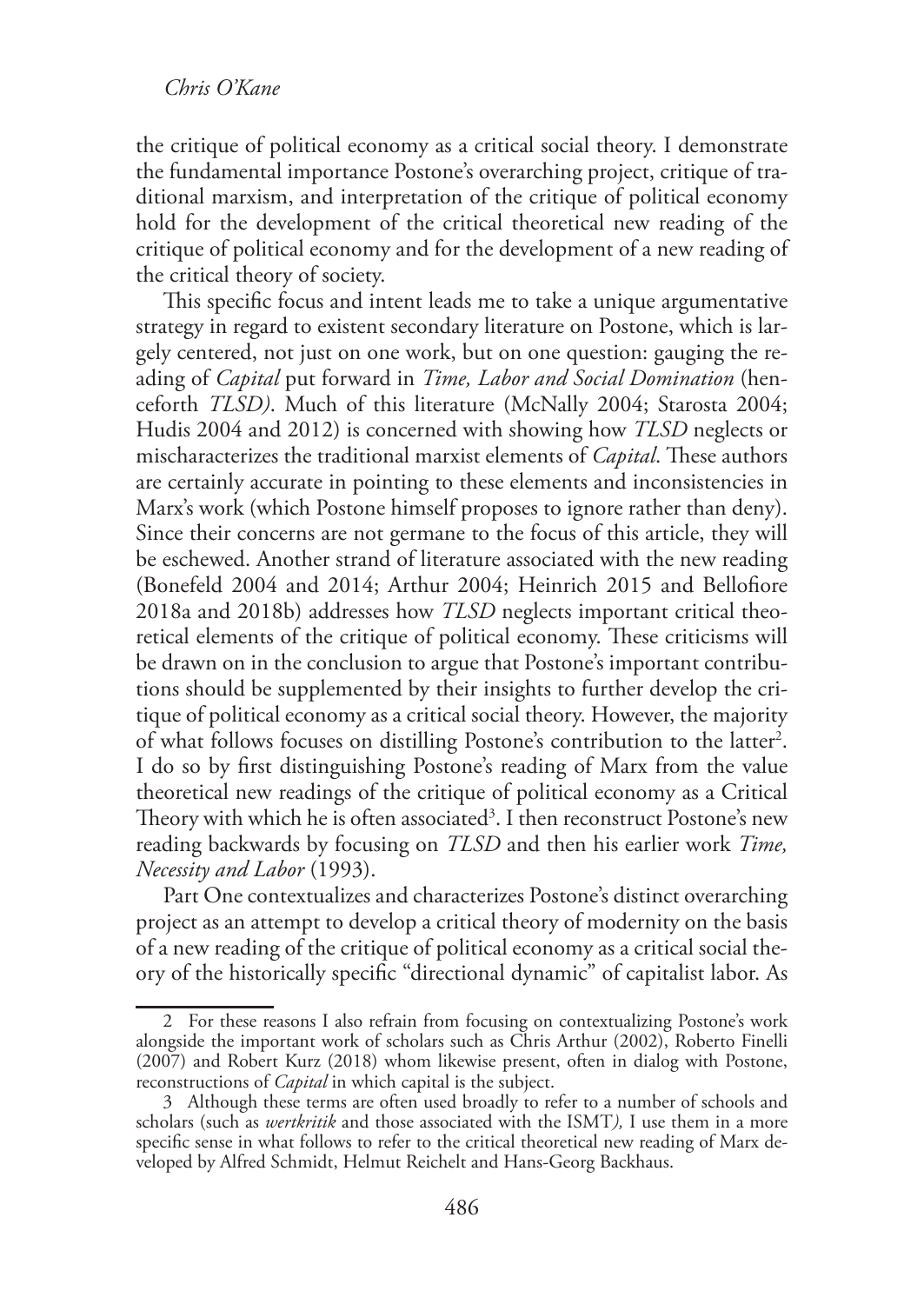I indicate, such an interpretation was intended to overcome the theoretical and historical pitfalls that had befallen classical marxism and frankfurt school critical theory in a different manner than the critical theoretical value-form new reading developed by Adorno and Horkheimer's students. I do so by placing the development of Postone's project within the New Left and alongside and in distinction to the value-form theoretical new reading of Marx developed by Horkheimer and Adorno's students. I then turn to expositing Postone's magnum opus, *TLSD,* from this perspective. Part Two discusses its definition of traditional marxism and critique of the consequent social and political defecits in classical marxism and frankfurt school critical theory. Part Three turns to *TLSD*'s interpretation of Marx's definition of value, crisis, and emancipation in the *Grundrisse*. Part Four exposits the ensuing interpretation of the fundamental categories of *Capital* in *TLSD:* arguing that Postone attempts to rejuvenate Marxian critical theory by conceiving of the critique of political economy as a self-reflexive emancipatory critique of the historically specific, dominating and contradictory dynamic of abstract and concrete labor. Part Five discusses the shortcomings of *TLSD*'s interpretation of *Capital,* arguing that its argumentative strategy succeeds in distinguishing between traditional marxism and Postone's "reinterpretation of Marx's critical theory" at the cost of foreshortened accounts of labor, nature, subjectivity, and emancipation. It then turns to redressing these gaps by drawing on Postone's earlier work. The conclusion summarizes my reconstruction of Postone's contribution and returns to the importance of Postone's overarching project; pointing to how his new reading of a critique of political economy might be further developed into a new reading of the critical theory of society.

## **1. New Readings of Marx**

In Horkheimer's (1975) programmatic text from 1937, *Traditional and Critical Theory* the critical theory of society builds on Marx's critique of political economy; critiquing the crisis-ridden, dominating, objective and subjective dynamic of the reproduction of capitalist society from the perspective of its overcoming. These motifs were further developed by Adorno, often in conversation with his students, in his late critical theories of natural history and society as subject and object qua economic objectivity and personified subjectivity; albeit in a time when capitalism had temporarily overcome its crisis-tendencies (see O'Kane 2018).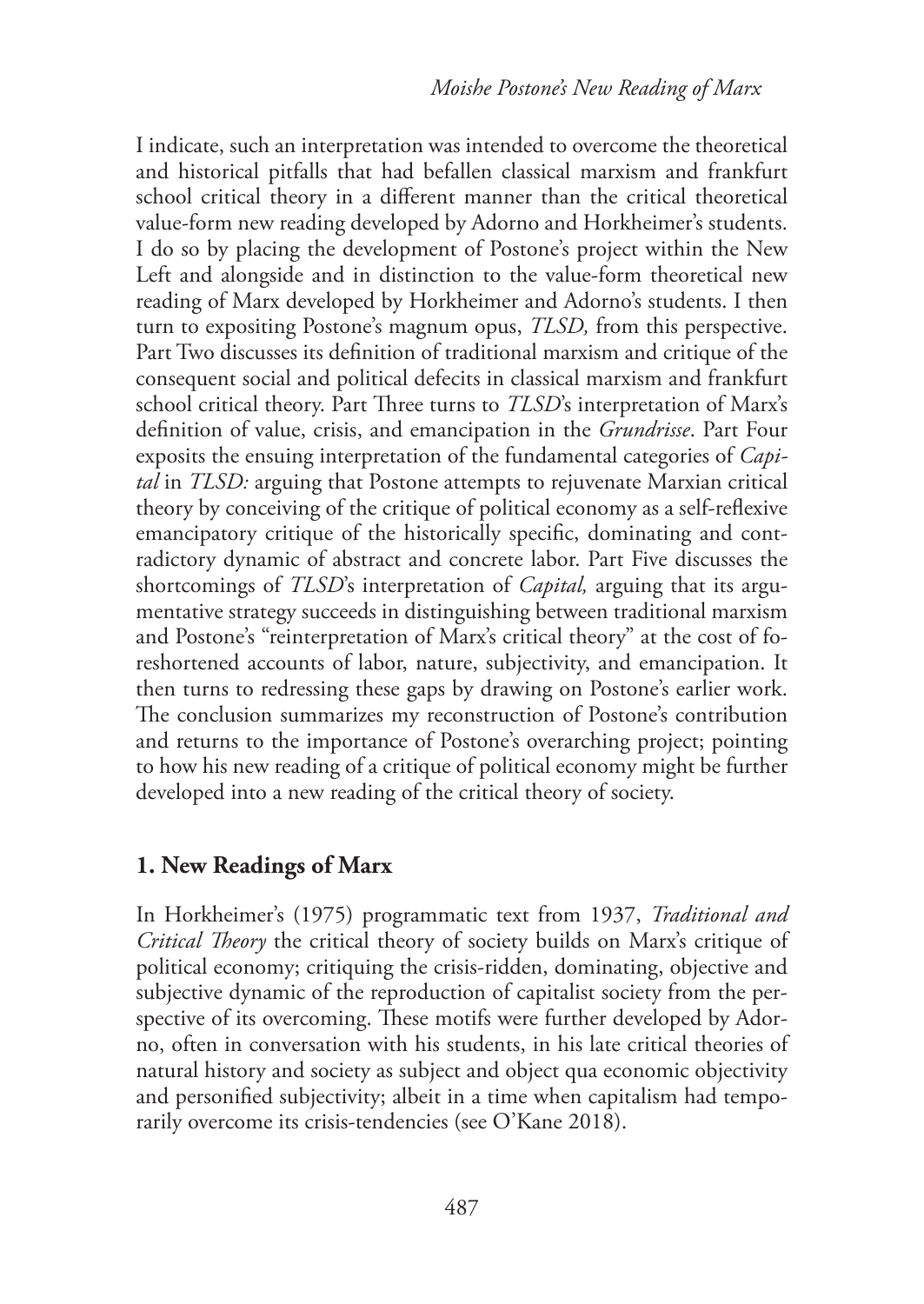Yet by the late 1960s classical marxism and Horkheimer and Adorno's critical theory had reached a political and theoretical impasse according to members of the German «New Left». In their view, classical marxism had become a theoretically ossified justification for soviet state authoritarianism. Horkheimer and Adorno's critical theory, moreover, had a too tenuous relationship with Marx's critique of political economy, which it nevertheless relied on. This lead several of Horkheimer and Adorno's students – Alfred Schmidt, Hans-Georg Backhaus and Helmut Reichelt – to develop a new reading of Marx.

Their new reading distinguished itself from what it termed traditional Marxism by divulging an interpretation of key aspects of the critique of political economy that Horkheimer and Adorno had grasped unsystematically. Drawing on the *Grundrisse* and *Capital, Volume One*, Schmidt's *The Concept of Nature in Marx* (1971) argued, contra the the traditional Engelsian and humanist interpretations, that Marx had a negative anthropological understanding of natural history<sup>4</sup>. In Schmidt's view, the latter entailed a socio-natural metabolic process wherein nature is developed by social labor but at the same time is not reducible to it. From this followed an ensuing conception of the capitalist metabolic process as a second nature mediated by the «automatic subject of capital».

Schmidt's groundbreaking *The Concept of Knowledge in the Critique of Political Economy*<sup>5</sup> (1968), other articles, and later works such as *History and Structure* (1981), reached back to and further developed Horkheimer's insights from the 1930s into Marx's method of presentation pointing to a number of central themes that distinguished the methodological and thematic components of the critical theoretical new reading of Marx from the traditional interpretations found in classical marxism, marxist humanism and structuralist marxism. They included understanding the importance of Marx's relationship with Hegel, *Capital's* method of presentation, and Marx's critique of political economy as a double-faceted critique of the capitalist system and the discipline of political economy. (for an overview of Schmidt see Kocyba 2018). Backhaus and Reichelt focused on systematically developing their own interpretation of these critical theoretical components of the critique of political economy towards two related ends: (1) criticizing the traditional logico-historical account of the method of

<sup>4</sup> Schmidt's Concept of «Nature» was based on his 1960 thesis supervised by Horkheimer and Adorno. Originally published in German in 1962, Schmidt's conception of Marx's theory of nature consequently influenced Adorno's formulation of natural history in *Negative Dialectics.* 

<sup>5</sup> Clumsily translated as *The Concept of Knowledge in the Criticism of Political Economy* this important article is badly in need of a new translation.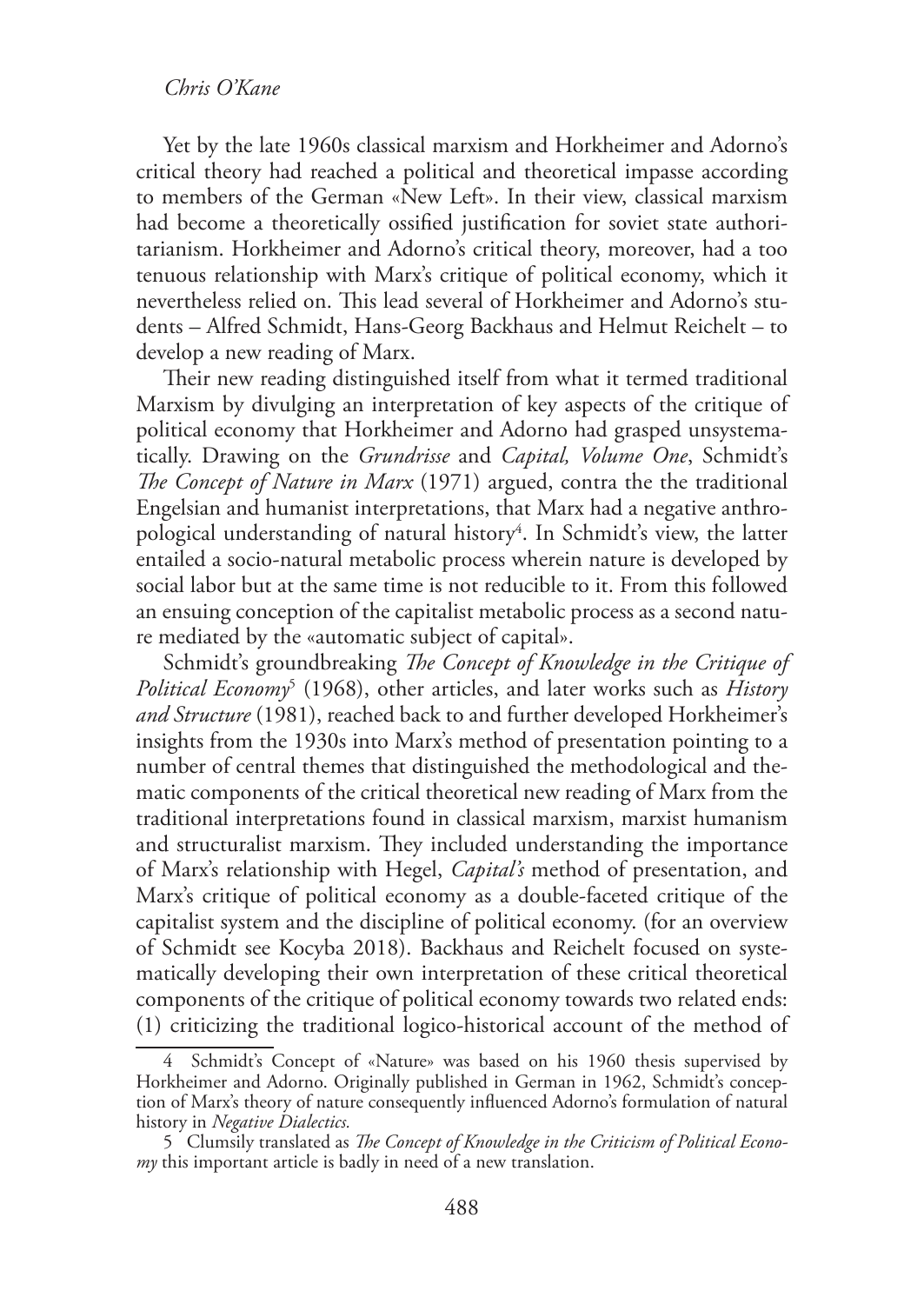presentation in *Capital*, the Ricardian interpretation of Marx's theory of value, and the status of *Capital* as a work of economic science (2) reconstructing the logical dialectical presentation of Marx's monetary theory of the forms of value (for an overview of Reichelt see Elbe 2018; for Backhaus see Bellofiore and Redolif Riva 2018).

Schmidt, Backhaus and Reichelt thus built on Horkheimer and Adorno's insights to make invaluable contributions to a new reading of the critique of political economy as a critical social theory that distinguished itself from traditional marxism. Their efforts developed the critical theoretical new reading of the the critique of political economy as a critique of capitalist second nature qua the social constitution of the perverted forms of value, which as sensible-supersensible forms of social objectivity dominate individuals, compelling them to act as personifications of economic categories to reproduce capitalist society. However, as Bellofiore and Redolfi Riva (2015) and Bonefeld (2014) point out, their groundbreaking efforts emphasized the value-form at the expense of the social form of production. Moreover, their reconstruction of *Capital* did not reach the categories of capitalist production, nor of the general law of accumulation.

Moishe Postone developed a critique of traditional marxism and a new reading of Marx at a similar time, partly in this context, on the basis of similar concerns and methods; reconstructing the critique of political economy as a critical theory of social domination that distinguished itself from traditional marxism. Yet Postone's area of focus coupled with a shifting and ultimately critical take on the trajectory of Horkheimer and Adorno's critical theory also differentiated itself from the value-form theoretical new reading. For Postone's new reading of Marx was sparked by Marx's discussions of labor, value and crisis in the *Grundrisse* as an MA student in Chicago. The new reading and conception of traditional marxism he developed in the 1970s – in his Phd, postdoc and articles – was thus centered on a critique of labor rather than the forms of value. This led Postone to develop a more ambiguous and ultimately critical perspective on Adorno and Horkheimer's critical theory than their students. On the one hand, his article with Barbara Brick (1982), criticized the traditional marxist presuppositions of Pollock's theory of state capitalism. On the other, his initial new reading of the critique of political economy as a critique of labor, Necessity, Labor and Time (1978), drew on the Adornian and Schmidtian themes of non-identity, negativity and nature. However the new reading he developed in his most influential work, *TLSD,* addressed the theoretical and political dead end of both traditional marxism and of Horkheimer and Adorno's theory. The result was an audacious, vital,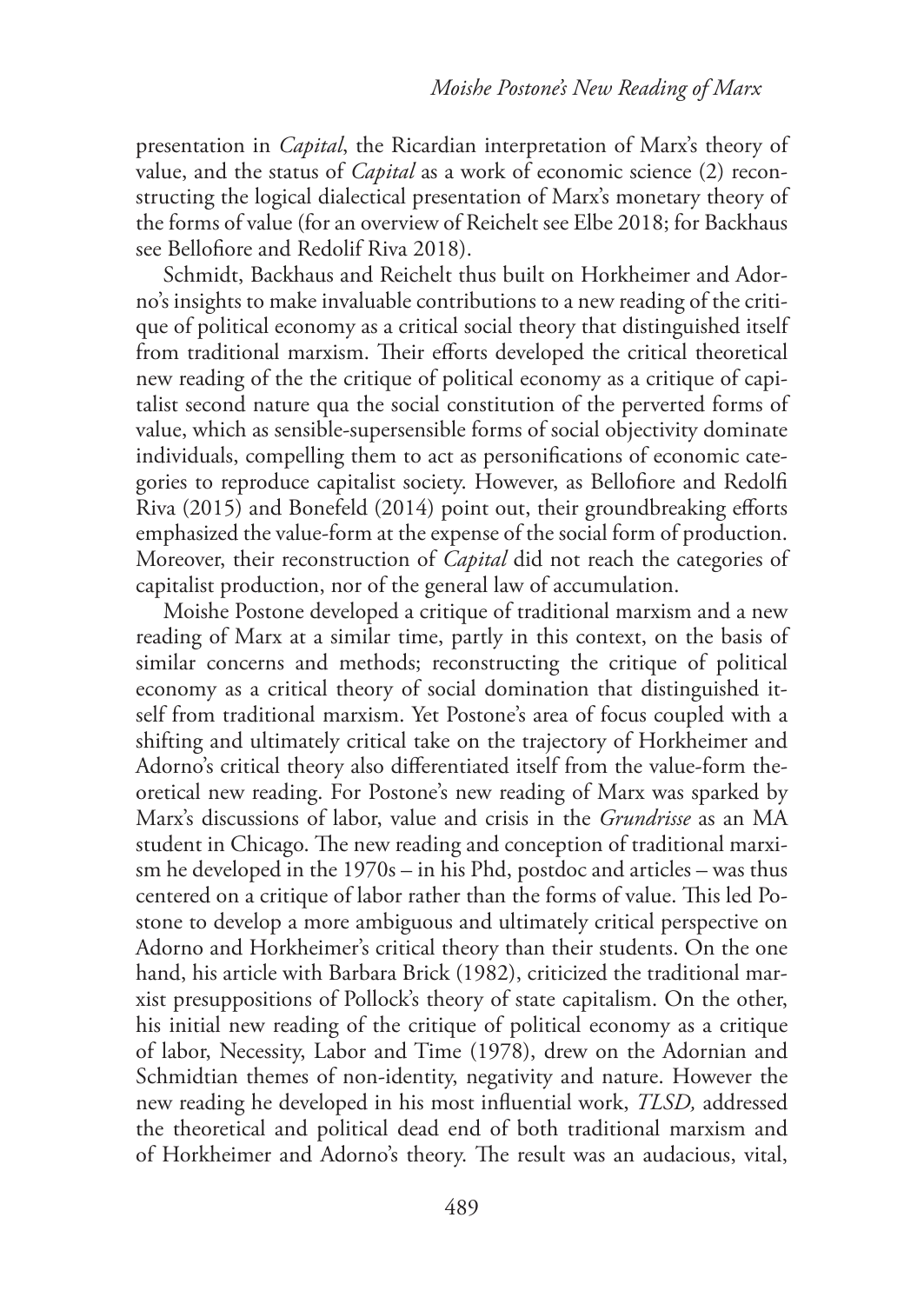and ambitious project to revitize Marx and the critical theory of society. First by developing a notion of «traditional marxism» that would explain the pitfalls of classical marxism, frankfurt school critical theory (and even value form theory). Then by providing a new interpretation of the critique of political economy as a self reflexive emancipatory critique of the historically specific dominating and contradictory dynamic of labor.

In what follows, I focus on these vital and distinct contributions TLSD made to the new reading of the critique of political economy as a critical social theory. Yet I then show, the argumentative strategy in *TLSD*, focuses on establishing this distinction too cleanly, leaving a number of important gaps in Postone's new reading that can be filled by turning to his earlier work *Necessity, Labor and Time*.

#### **2. The Critique of Traditional Marxism**

*TLSD*'s critique of tradtional marxism proceeds on a philological basis, reconstructing the former's interpretation of the critique of political economy to serve two larger purposes. To criticize the ensuing social and political shortcomings that arise from such an interpretation. And to set up Postone's new reading of Marx which will overcome these pitfalls, by conceiving of the critique of political economy as a critique of labor.

«Traditional Marxism» is a category «generally» employed in *TLSD* to «refer» to «all theoretical approaches» (Postone 1993, 7) that sare the 3 following characteristics

- 1) An interpretation of the critique of political economy that is grounded on what Postone calls «the standpoint of labor». Labor is conceived of as a transhistorical technical process *sans social form* that lies at the «heart of social life» because it «constitutes the social world and is the source of all social wealth» (Postone 1993, 7). Domination is seen as extrinsic to it. Traditional Marxism, then, «does not entail a critique of production» instead «the mode of producing provides the standpoint of the critique and the criterion against which the historical adequacy of the mode of distribution is judged» (Postone 1993, 7).
- 2) Capitalism is conceived from such a standpoint in conjunction with a "Ricardian" interpretation of Marx's theory of value. The capitalist mode of production is held to be constitutive of class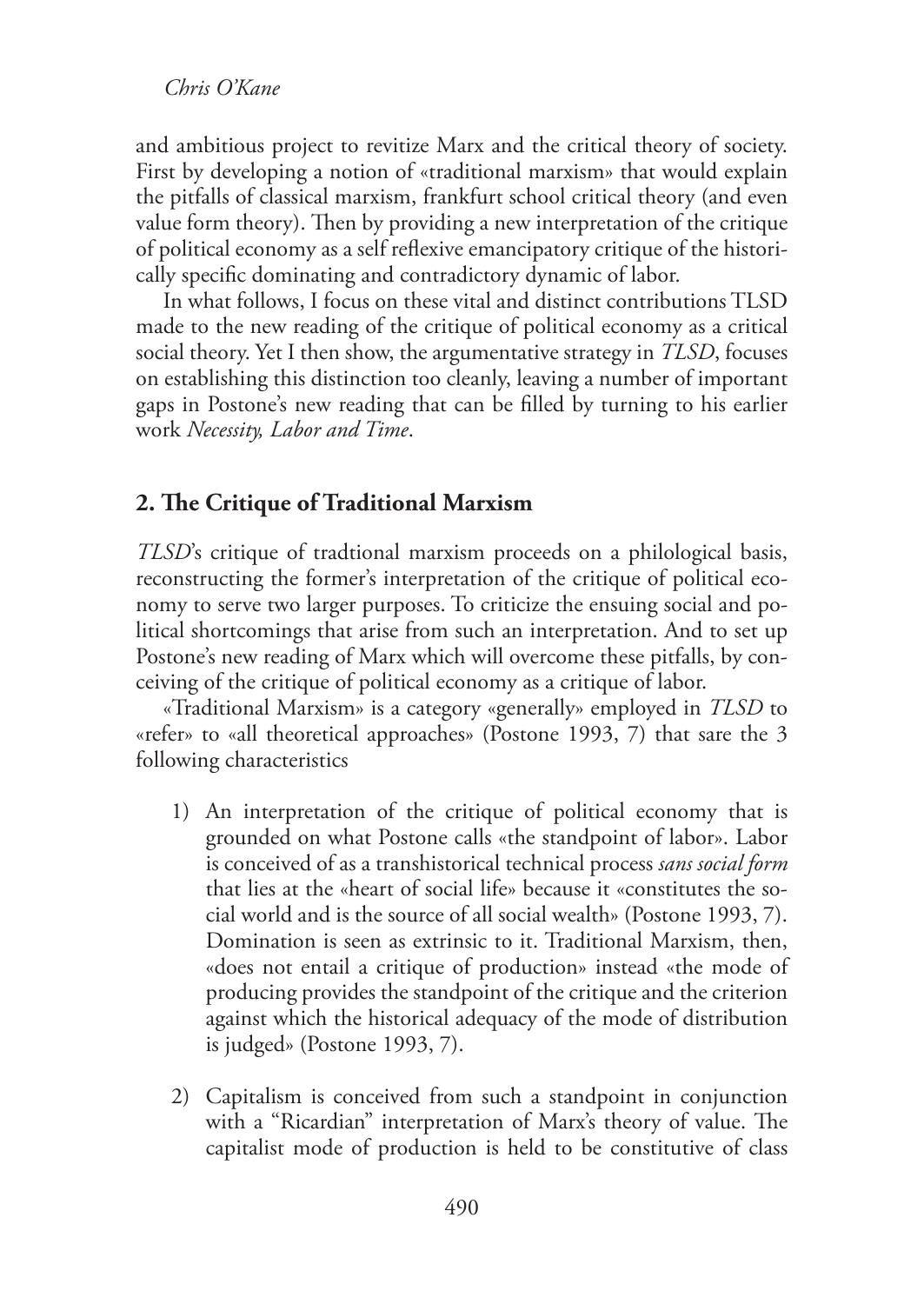domination because the private ownership of the means of production entails exploitation of proletarians by capitalists and unequal distribution via the mechanism of the market, which veils this process of exploitation. Instead of a critique of capitalist labor, traditional marxism then offers a critique of exploitative and dominating processes of distribution which are extrinsic to the form of capitalist production itself.

3) Communism, in turn, is conceptualized as a historical necessity arising from the contradiction between the productivity of capitalist labor and the exploitative character of distribution. The contradiction between the forces and relations of production will come to a head: immiserated proletarians laborers will rise up, seize the state, anull private property, and instill a communist type of distribution via central planning that will unfetter, but not transform, the organization of industrial production that had developed under capitalism.

According to Postone these traditional marxist presuppositions underlie classical marxism and Lukacs' theory of reification. The theory of state capitalism and subsequent one-sided rejection of the standpoint of labor lead to the transhistorical account of instrumental reason and one-dimensional social theory of the *Dialectic of Enlightenment*, which is reflected not only in Adorno and Horkheimer's later critical theory, but also Schmidt and Reichelt's conceptions of labor. Finally, they inform Habermas's critique of the production paradigm and his enusing theory of communicative reason. Consequently, the first are incapable of criticizing, or indeed of overcoming, the domination (and ecological destruction) inherent to the planned economies of actually existing socialism and Keynesian capitalism. The second are incapable of pointing to any type of emancipatory overcoming of instrumental reason. The third whilst addressing the emancipatory dead end of the Dialectic of Enlightenment, likewise reproduces these presuppositions in its notion of «communicative reason». There is thus a need for a new «critical theory of the nature and trajectory of modern society [...] that attempts to grasp socially and historically the grounds of unfreedom and alienation in modern society» (Postone 1993, 15).

#### **3. Value, Crisis and Emancipation and the "Grundrisse"**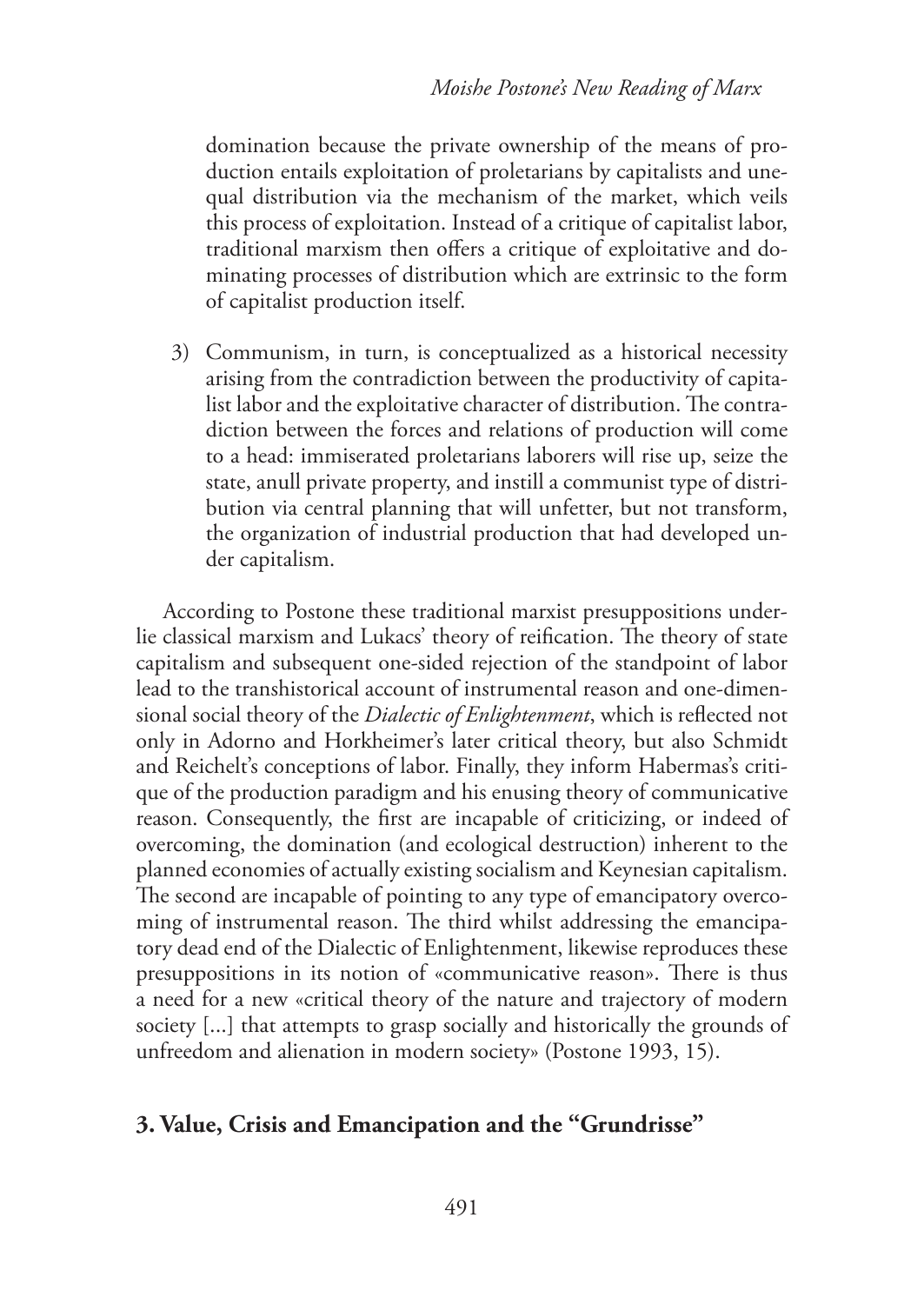Postone's new reading of the critique of political economy in *TLSD* moves towards providing such a critical theory. It is rooted in his interpretation of the section of the *Grundrisse* entitled the *Contradiction Between the Foundation of Bourgeois Production (Value as Measure) and its Development*  and his ensuing interpretation of the core categories *Capital, Volume One*. As a self-reflexive emancipatory critique of capitalism's historically specific and contradictory social form of production, it is is intended to grasp the underlying dimensions of domination and emancipation that these approaches miss due to their traditional marxist presuppositions. On this basis,

The reinterpretation of Marx's conception of the basic structuring relations of capitalist society presented in this work could, in my view, serve as the starting point for a critical theory of capitalism that could overcome many of the shortcomings of the traditional interpretation, and address in a more satisfactory way many recent problems and developments.(Postone 1993, 15)

In order to understand Postone's reinterpretation of these basic «structuring relations» of capitalist society we must begin with his interpretation of the aforementioned section of the *Grundrisse.* This is because Postone contends that since the «preliminary version of the critique of political economy» is «not structured as rigorously [as *Capital*], the general strategic intent of Marx's categorial analysis is more accessible» in the *Grundrisse.* This is especially the case where he «presents his conception» of the «essential core of capitalism», the «primary contradiction of capitalist society» and «the nature of its historical overcoming» which are markedly different than the traditional marxist interpretation of the critique of political economy (Postone 1993, 16).

In Postone's view this section of the *Grundrisse* thus discloses, *contra* traditional marxism, that

1) Marx's theory of value encompasses both the forces and relations of production and «is based on, the expenditure of direct labor time». As a «category of the fundamental social relations that constitute capitalism, value expresses that which is, and remains, the basic foundation of capitalist production» (Postone 1993, 25). Consequently, value is a critical category that reveals the historical specificity of the forms of wealth and production characteristic of capitalism. This is how Marx conceives of «the essential core of capitalism» (Postone 1993, 26).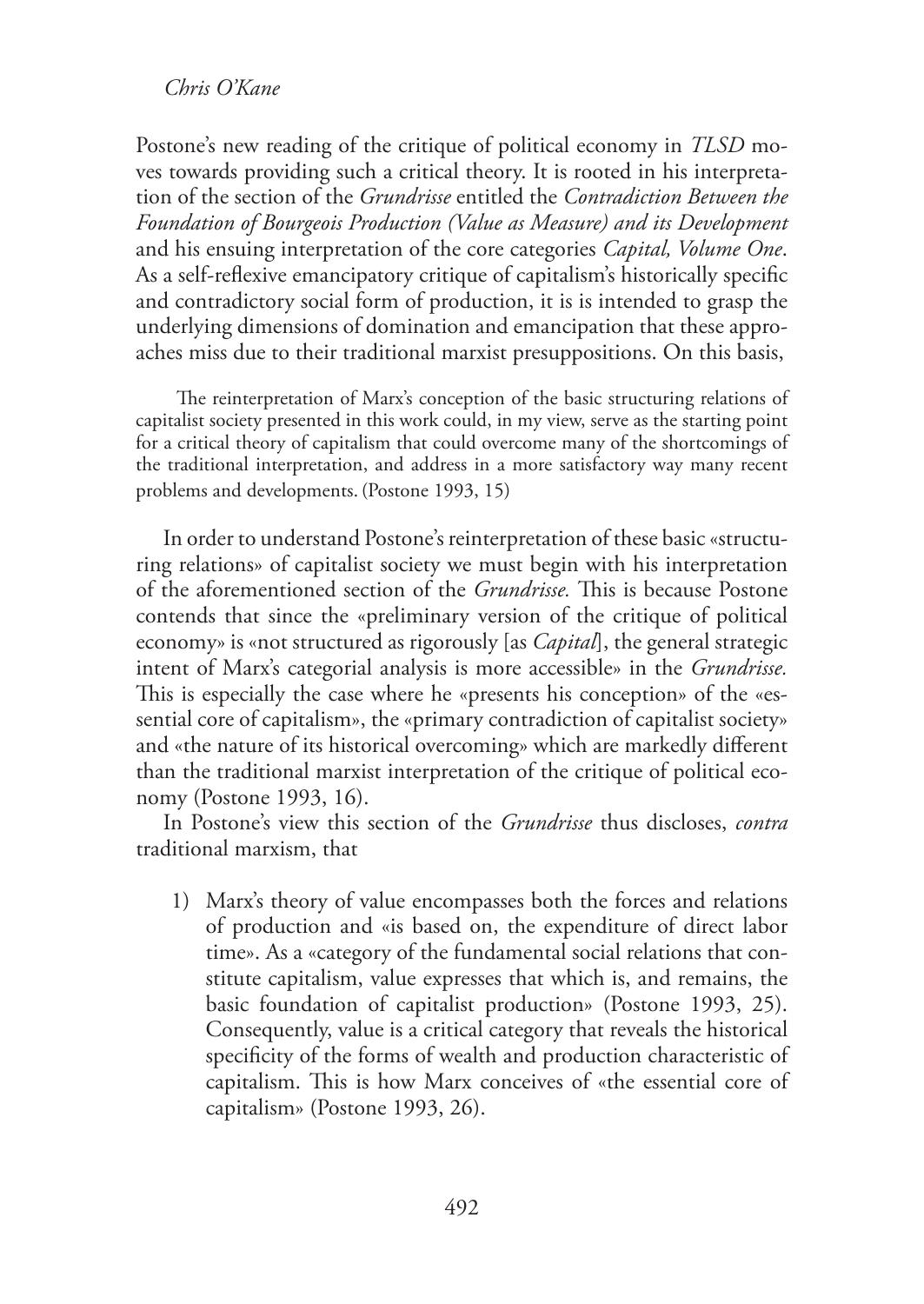- 2) Marx's distinction between value and «real wealth» is crucial to understanding the «basic contradiction of capitalist society»(Postone 1993, 26). Value, on the one hand, is a historically specific form of wealth «bound to human labor time» and «intrinsically related to a historically specific mode of production». «Real wealth», on the other hand, indicates the «gigantic wealth producing potential of modern science of technology». In «the course of the development of capitalist industrial production, value becomes less and less adequate as a measure of the 'real wealth' produced. This growing contradiction […] points to the possibility of the former superseding the latter as the determining form of social wealth» which «also implies the possibility of a different process of production, one based upon a newer, emancipatory structure of social labor» that is not «bound to human labor time» (Postone 1993, 26).
- 3) From this it follows that, «overcoming capitalism involves the abolition of value as the social form of wealth, which, in turn, entails overcoming the determinate mode of producing developed under capitalism» (Postone 1993, 27).Crucially, Marx, according to Postone, does not argue that this process is inevitable or technologically determinate or that it consists in the realization of proletarian labor. Rather it points out that value, as an alienated structure, is reliant upon proletarian labor, which it progressively debases, at the same time it creates the possibility for a non-alienated form of labor, which would in turn, entail the self-abolition of the proletariat.
- 4) Finally, this section of the *Grundrisse* «implies» a different notion of «social domination». Postone argues that «Marx's conception of the historical specificity of labor in capitalism requires a fundamental reinterpretation of his understanding of the social relations that characterize that society». What Postone refers to as a «categorical» interpretation of these social relations, as opposed to traditional marxism's «class-centered interpretation», holds that in «Marx's analysis, social domination in capitalism does not, on its most fundamental level, consist in the domination of people by other people, but in the domination of people by abstract social structures that people themselves constitute». Thus «Within the framework of Marx's analysis, the form of social domination that characterizes capitalism is not ultimately a function of private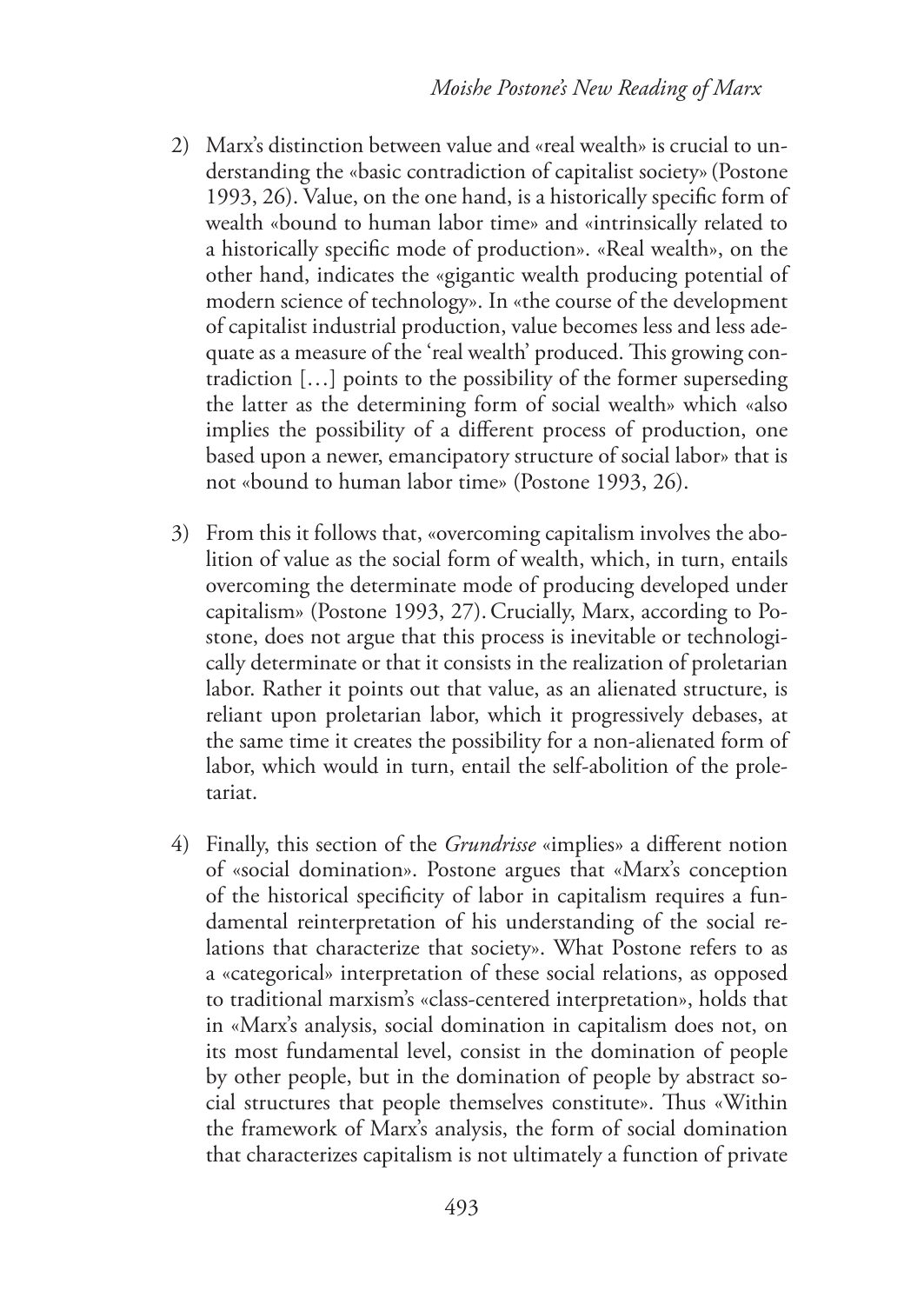property, of the ownership by the capitalists of the surplus product and the means of pro- duction; rather, it is grounded in the value form of wealth itself, a form of social wealth that confronts living labor (the workers) as a structurally alien and dom- inant power» (Postone 1993, 29)<sup>6</sup>.

Postone's interpretation of this section of the *Grundrisse* in *TLSD* thus leads to a very different understanding of the Marxian category of «value» and his notions of «contradiction», «domination» and «emancipation» than traditional marxism. Yet, since Marx ultimately unfolds such a theory in the categories of the «commodity» and «capital» Postone's interpretation of this section of the *Grundrisse* ultimately informs, and is only a prelude, to his new reading of *Capital.*

## **4. Postone's New Reading of "Capital"**

Postone's new reading of *Capital* turns to reconstructing how Marx grounds and unfolds this «contradiction in the general structuring form of capitalism» (Postone 1993, 35). This entails conceiving of the object and method of presentation in *Capital* in a way that builds on his interpretation of the *Grundrisse* and again distinguishes Postone's approach from traditional marxism.

Postone acknowledges that Marx's «analysis of capitalism does entail a critique of exploitation and the bourgeois mode of distribution (the market, private property)». Yet, according to his reinterpretation «it is not undertaken from the standpoint of labor». Rather, building on his reading of the *Grundrisse*, Postone argues that the object of Marx's analysis in *Capital* is a critique of labor that «tries to show that labor in capitalism plays a historically unique role in mediating social relations, and to elucidate the consequences of that form of mediation». In Postone's view, Marx's focus on labor in capitalism does not then imply that labor is a purely technical process extrinsic to exploitative capitalist modes of distribution. Rather, It characterizes capitalism in terms of an abstract form of domination associated with the peculiar nature of labor in that society (Postone 1993, 16-17).

<sup>6</sup> It is curious to note that Postone does not ground his interpretation of historically specfic capitalist social domination in the passage from the *Grundrisse* often quoted by Reichelt and Bonefeld that what distinguishes social domination in capitalism from other modes of production is that «individuals are now are ruled by abstractions, whereas earlier they depend on one another».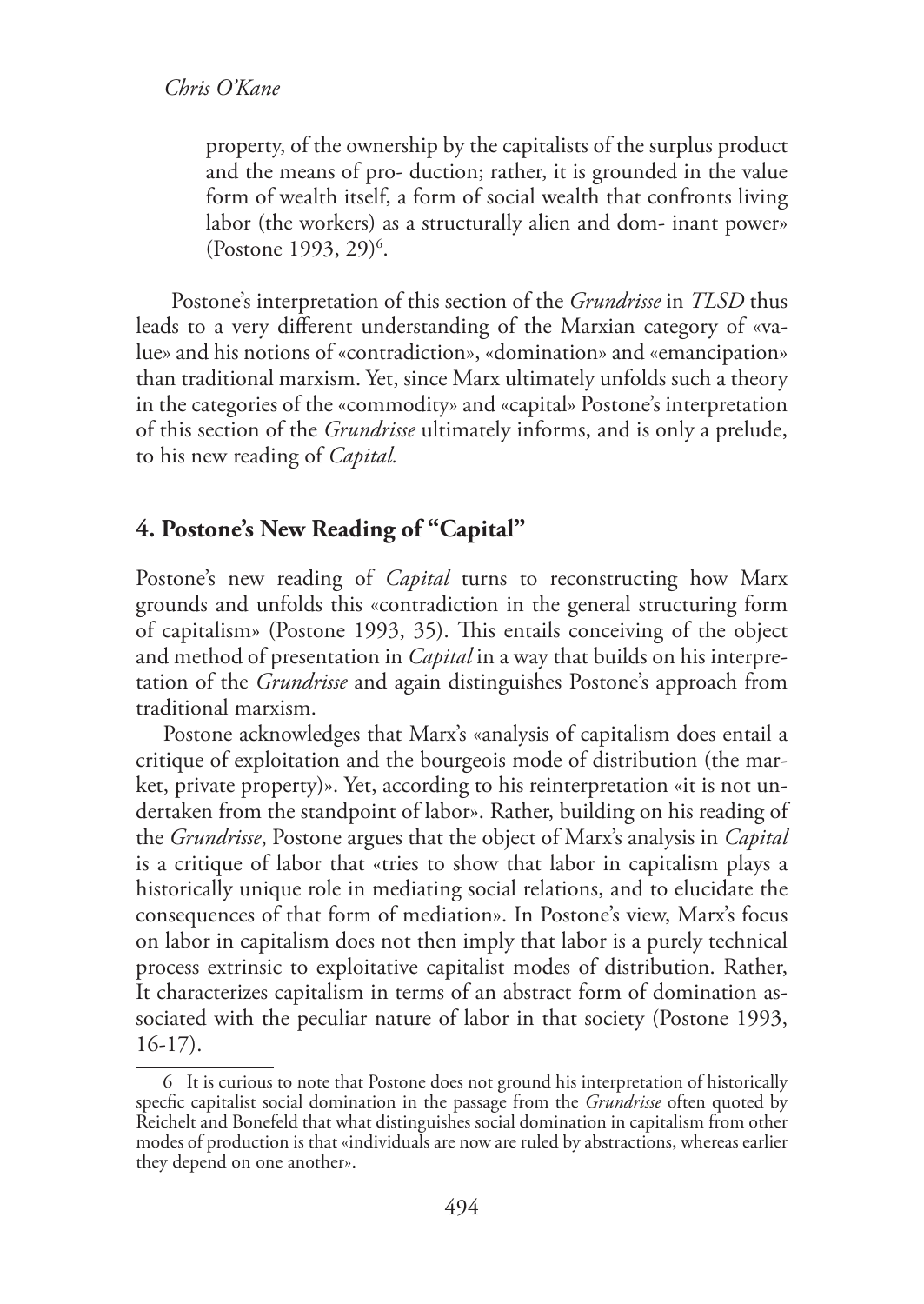Following Schmidt, Backhaus and Reichelt, Postone holds that Marx's method of presentation in *Capital* does not then provide a logico-historical account of the development of production. Nor, like these figures, does Postone treat critique as a scientific endeavour that dispels the categories of *Capital* as forms of thought expressive of modes of distribution that veil class relations, in order to catalyze the proletarian seizure of power and direction of production (as in traditional marxism). Rather, Postone conceives of the categories of *Capital* as expressive of «the basic forms of social objectivity and subjectivity that structure the social, economic,historical, and cultural dimensions of life in that society, and are themselves constituted by determinate forms of social practice» (Postone 1993, 18). However, in distinction to Schmidt, Backhaus and Reichelt, Postone's ensuing reconstruction of the presentation of these core categories – «value», «abstract labor», the «commodity», and «capital» – conceives of the capitalist mode of production as an abstract form of social domination constituted and reproduced by the historically specific form of labor that nonetheless is realized in a contradictory directional dynamic that points to its own abolition. In grasping such a dynamic this self-reflexive critique aims to instill awareness of the possibility of emancipation.

Although space does not permit a thorough recapitulation of Postone's exposition (for this see Lange 2018), I will nonetheless try to summarize how Postone unfolds his reconstruction in *TLSD* in a succinct manner. He initially focuses on the «interrelated categories of the commodity, value and abstract labor by approaching them as categories of a determinate form of social interdependence» in which the capitalist social form of production constitutes the matrix of abstract labor that mediates and compels individuals social releations and activities. By then moving to focus on the temporal dimensions of these categories, Postone argues that Marx's presentation establishes that these core categories «confront individuals in a quasi-objective fashion» whilst also indicating that «they give rise to a particular mode of production and an intrinsic dynamic» (Postone 1993, 148)7 . Postone argues that this logical phase of Marx's method of presentation is realized in the general formula of capital. Here mirroring Schmidt, Backhaus and Reichelt, Postone conceives of capital as self valorizing value: a subject and process without end.

Yet, Postone then goes onto break new ground in the extent and content of a critical theoretical reconstruction of *Capital*. For, as the ensuing

<sup>7</sup> Finelli criticizes Postone for remaining trapped in a view of abstraction as alienation, as in Colletti. The dimensions of concrete labor and of abstract labor remain isolated in their opposition, in Postone without the mediation given by capitalist techno-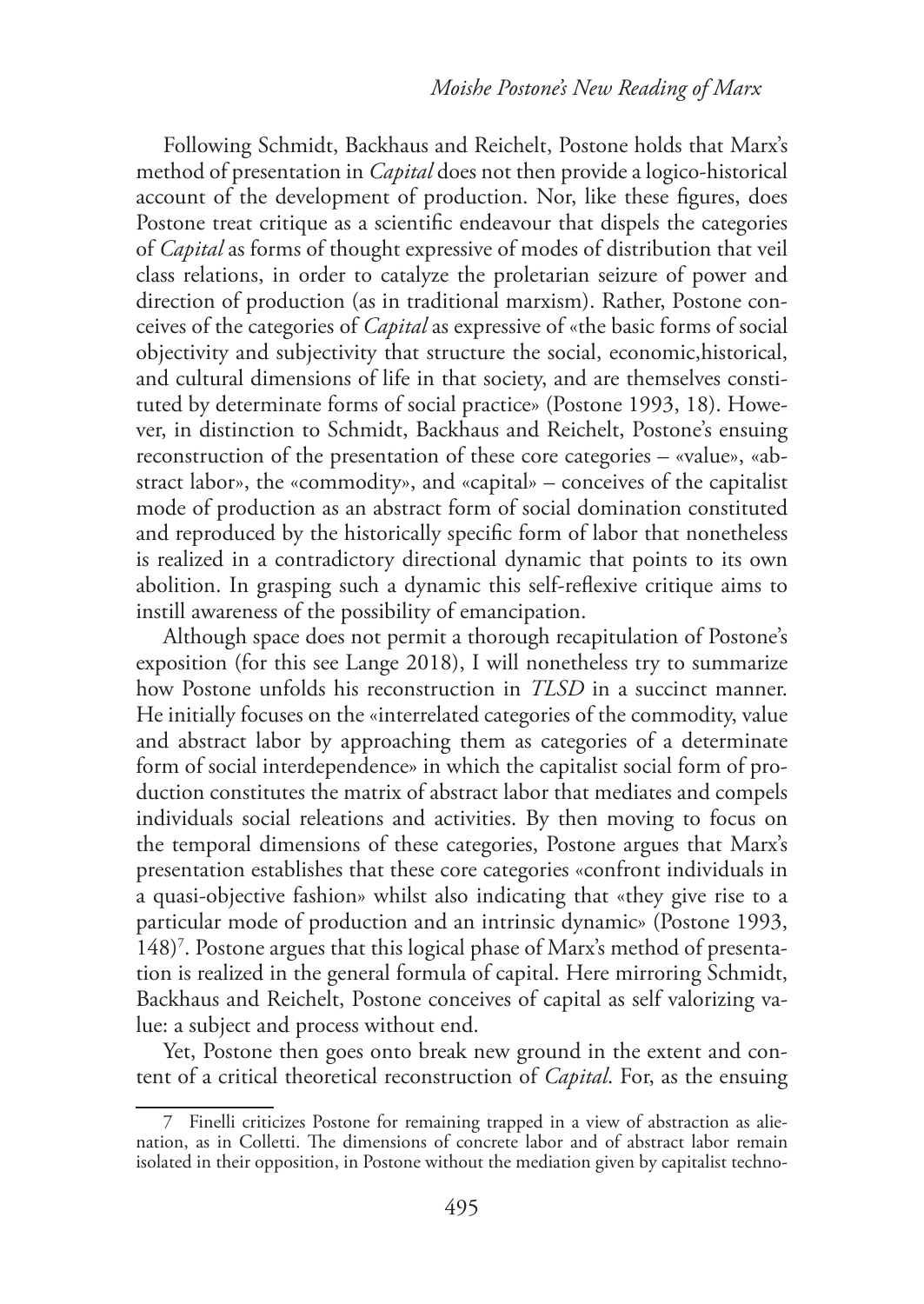reading of the chapters on the working day, cooperation, and large scale industry demonstrate, this process without end is characterized by an intrinsic dynamic. The compulsion for capitalists to accumulate capital is realized in the «treadmill effect»: the constant increase in productivity which itself becomes the new norm, leading to the necessity of further increases in productivity. Such a historically specific logic thus entails a «directional dynamic» wherein the imperative to valorize value via increased productivity is realized in a historical process of «transformation and reconstitution» via abstract and concrete labor time constantly redetermining one another. The result is the growing composition of capital: the development of technology and the diminishment of human labor both in terms of the number of workers involved in production as well as the further degradation of those still involved in production.

At this point, Postone reveals that the directional dynamic encompasses his new reading of the contradiction between the forces and relations of production. He also points to its contradictory implications. If unstopped the directional dynamic threatens total ecological destruction and the further displacement of the workforce and the maiming of workers. Yet at the same time this process has lead to the unprecedented abundance of material wealth and to the possibility of collectively organizing production on a communist basis. Whilst it is certainly not inevitable, such a possibility would entail the abolition of value and of the proletariat, or in other words, of the historically specific form of capitalist production. This is ultimately why and how Postone reads the critique of political economy as an emancipatory self reflexive critical social theory of the historically specific directional dynamic of labor.

*TLSD* thus provides a seminal contribution to a new reading of *Capital* as a critical theory of society. Such a reading develops a new understanding of traditional marxism. Postone draws on Schmidt, Backhaus and Reichelt's criticisms of the traditional marxist logico-historical Ricardian interpretation of *Capital.* Yet *TLSD* also develops the idea of the traditional marxist notion of the «standpoint of labor» and points to the ensuing foreshortened conception of capitalist domination as extrinsic to production itself: amounting to private ownership, exploitation and distribution. In contrast, the critical theoretical interpretation of *Volume One* conceives of labour as a historically specific abstract and concrete form of social mediation that leads to a dominating contradictory yet potentially liberatory dynamic in which humanity will be emancipated from labor. In so doing,

logy (*Technologie*). This approach cannot but remain «circulationist», for Finelli. Roberto Finelli (2014, 347-351)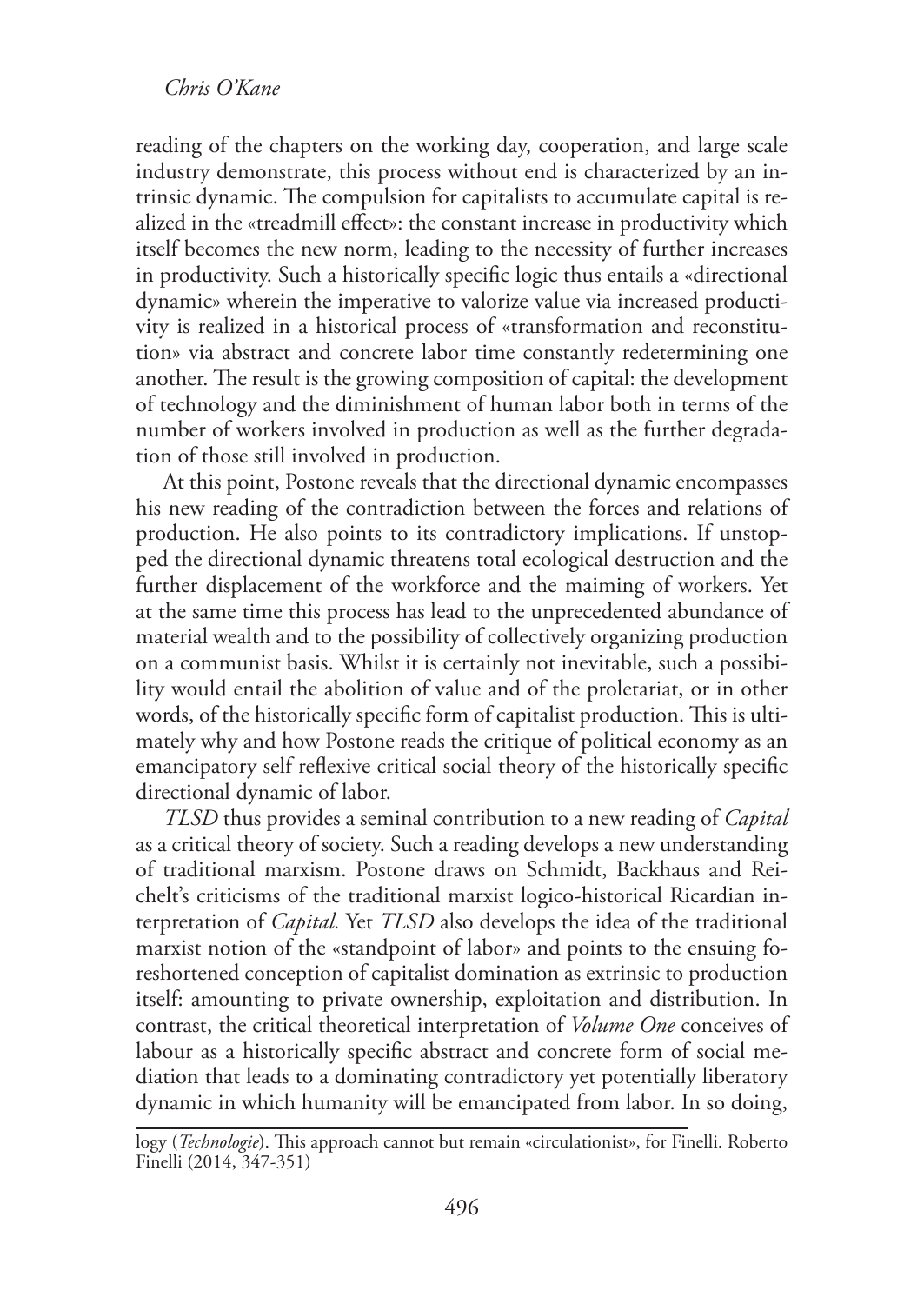such a new reading of Marx emphasizes the social form and dynamic of production missed by the the value-form theoretical new reading.

Yet the exclusive focus on the historical specificity of labor in this new reading of Marx leaves open important questions necessary for Postone's critical theoretical interpretation of the critique of political economy to be cohesive: if labor is historically specific, what about the transhistorical metabolism with nature? if the abolition of labor is dependent on the utilization of capitalist technology, how will this not continue to dominate nature and perpetuate ecological destruction? Given that Marx's categories are simultaneously objective and subjective, capital is the subject, labor is totalizing, and class struggle is system immanent; on what grounds might an emancipatory dynamic evolve? As I now show, Postone's earlier version of this project can be said to provide answers to these questions.

# **5. "Necessity, Labor and Time"**

Published 15 years prior to *TLSD Necessity, Labor and Time* represents an earlier version of Postone's interpretation of the critique of political economy that discusses what is omitted or only gestured at speculatively in *TLSD*. Here, as in *TLSD*, Postone uses the section on the measure of value in the *Grundrisse* to elaborate an interpretation of Marx's theory of value as a critique of the dominating and contradictory dynamic of labor. Yet he refrains from a reconstruction of the core categories of *Volume One*. At the same time, this work articulates such a dynamic in regard to the transhistorical and historically specific dimensions of labor and nature, the development of a revolutionary class consciousness of negativity, and how all three might cohere in an emancipated society.

*Necessity, Labor and Time* thus

- 1) Distinguishes between the trans-historical necessity of labor qua the metabolic interaction with nature and labor in capitalist society as an alienated second nature constituent of a type of historical necessity that dominates nature and society.
- 2) Develops a notion of «system immanent and system transcendent consciousness» as the subjective components of the objective dynamic of accumulation.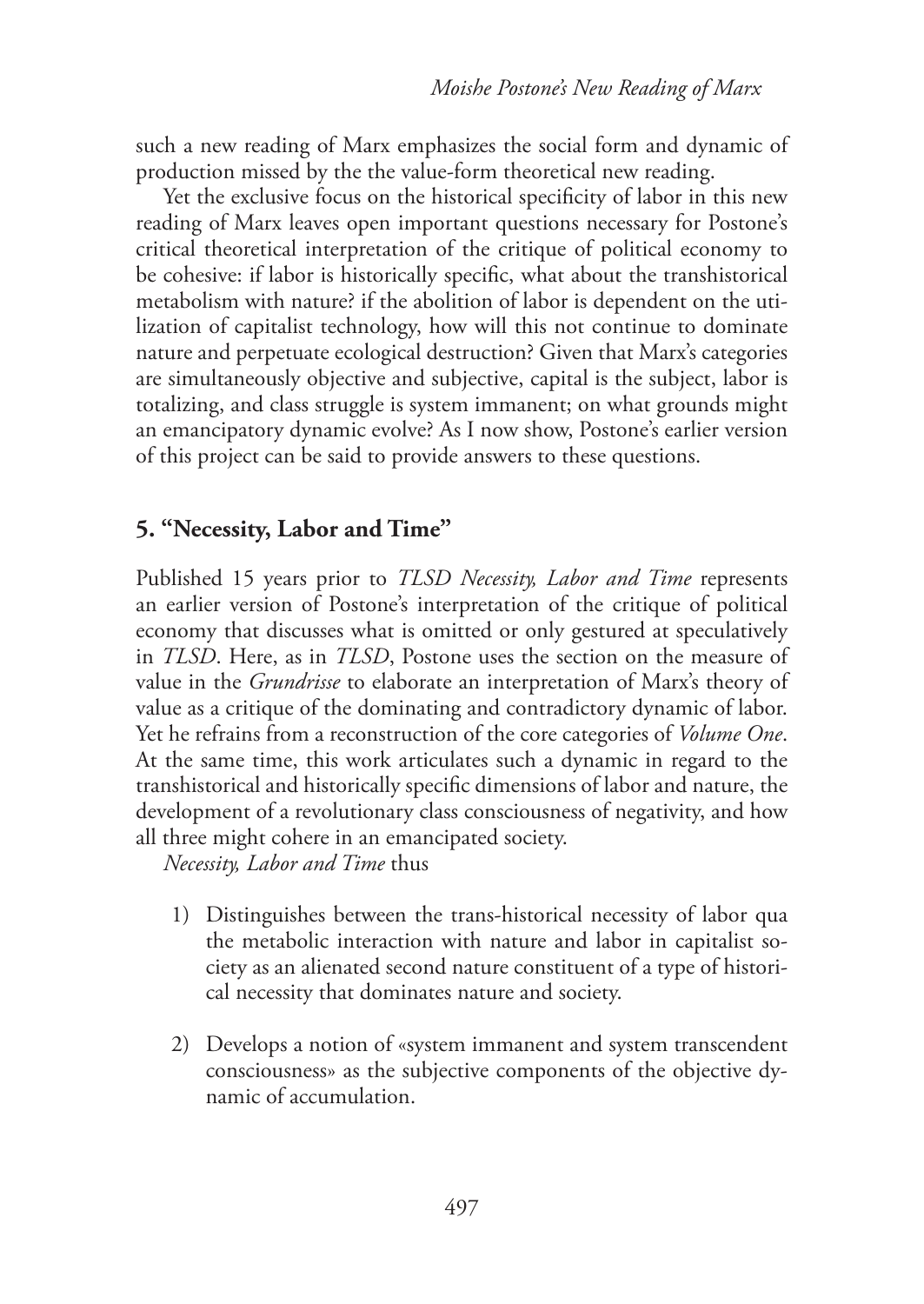- 3) Here the development of capitalism, particularly in its early stages and at moments of crisis, gives rise to a subjectivity that agitates for reforms that like in *TLSD* are system immanent to capitalist society. Yet the growing contradiction between value and wealth expressed in the growing the superfluity of labor and time also grounds the immanent development of system transcendent consciousness: a critical category that grasps the non-identical immanent potential of the content, but not the form, of capital's growing organic composition, for a non-alienated postcapitalist type of labor provided the social form of production is abolished.
- 4) From this it follows that the overcoming of capital can only come about by negating the alienated second nature of capitalist labor through the self abolition of the proletariat. An act that will establish humanity as a historical subject for the first time. This leads to an expansive conception of the proletariat as anyone who develops such a system transcendent consciousness on the basis of grasping this non-identical moment in capitalism's dynamic.
- 5) It also leads Postone to posit that the communist labor would be based on disposable time, human fulfilment, need and an "equilibrium" with nature thus leading to the transformation of technology.

Reading these aspects of *Necessity, Labor and Time* thus answers many of the questions posed above, providing a fuller account of Postone's new reading of the critique of political economy as a critical social theory of the historically specific contradictory domination of labor from the perspective of its overcoming.

#### **6. Conclusion**

This article has focused on Postone's contribution to the new reading of *Capital* as a critical social theory. As I have shown, Postone's new reading can be seen to make two fundamental contributions to the new reading of the critique of political economy as a critical theory of society.

The first is his definition and critique of traditional marxism. By developing the idea of «the standpoint of labor» and tying traditional marxism's notions of «domination» and «emancipation» to «distribution», Postone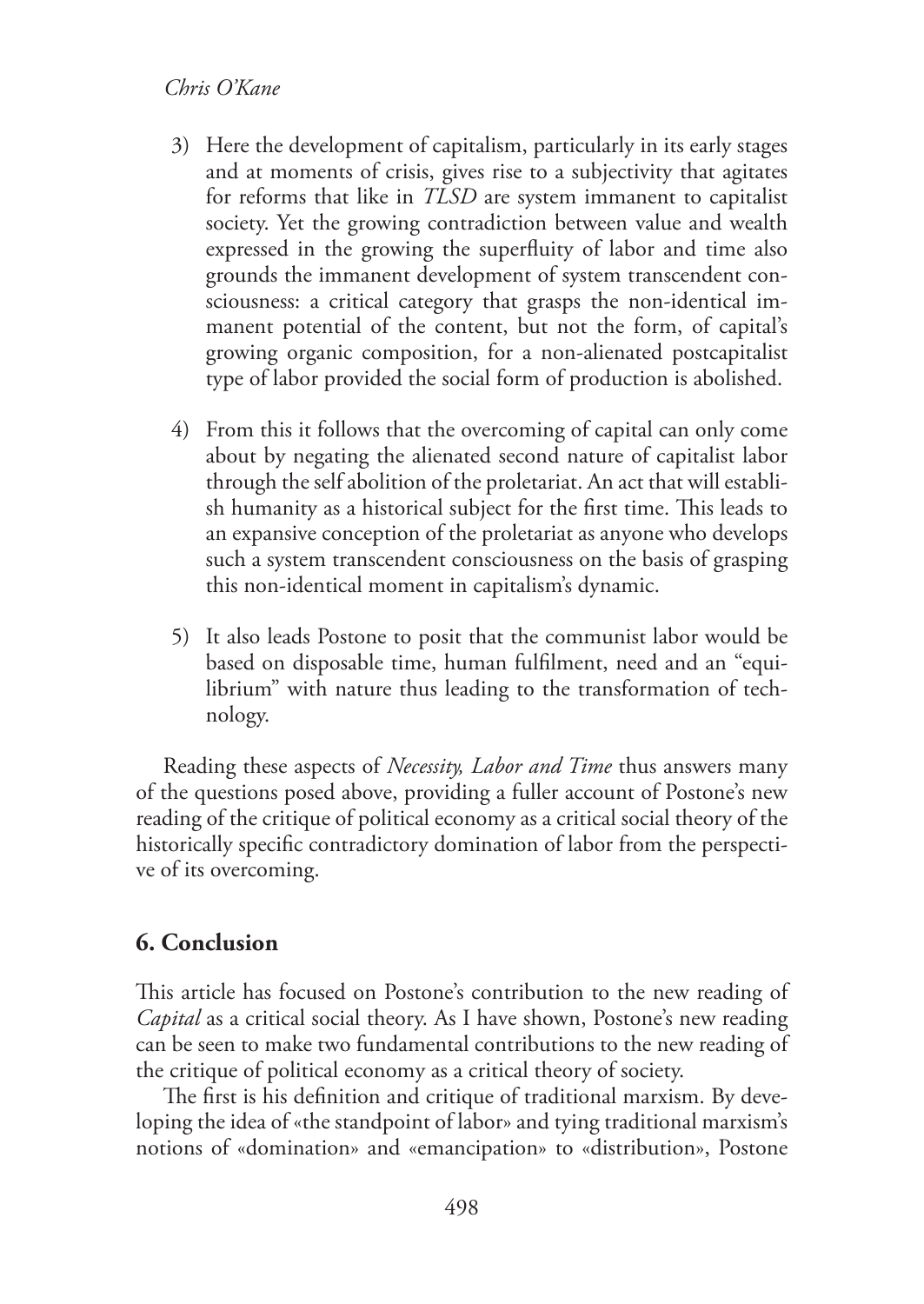highlighted the shortcomings of traditional marxism's interpretation of the critique of political economy. But more importantly, he has pointed to the limitations it possesses for understanding social domination and for creating an emancipated society.

The second is a new reading of *Capital* as a critical social theory that distinguishes itself from traditional marxism and the value-form theoretical new reading. As I have shown *TLSD* reads the categories of *Capital* as expressive of the abstract and concrete dimensions of the historically specific capitalist social form of labor. Such a dominating form of social mediation is realized in the unfolding contradictory dynamic of valorization and wealth, which are substantiated in the historical chapters of *Capital*. Moreover, as I have also shown, the shortcomings in *TLSD*'s account of nature, labor, subjectivity and revolutionary negation can be filled by turning to Postone's earlier work. Taken together, Postone's new reading of *Capital* can thus be said to distinguish itself from the critical value-form theoretical new reading insofar as he reinterprets the critique of political economy, not as a ad hominem critique of the social constitution of the forms of value, but as a self-reflexive critique of the historically specific contradictory dominating dynamic of labor that points to its revolutionary negation.

Yet, as I have also indicated Postone tragically did not realize his intent of developing a critical theory of modernity on such a basis. Nor as Arthur, Bonefeld, Bellofiore and other have pointed out did it provide a fully fledged interpretation of the critique of political economy. For ultimately the aspects of the critique of political economy that Schmidt, Backhaus, Reichelt, Arthur, Bonefeld and Bellofiore have developed are treated in a foreshortened manner by Postone. Perhaps his ultimate contribution then lies not in a flawless interpretation of *Volume One*, but in seeing its critical theoretical interpretation as key to the development of a critical theory of modernity. This suggests that future research programs on the critical theoretical reading of the critique of political economy should not just endeavor to provide to a new reconstruction of *Capital*. Instead they should build on Postone, other new readings, and early critical theorists to develop a new reading of the critical theory of society.

#### **Bibliography**

Arthur, Ch.J. (2002), *The New Dialectic and Marx's "Capital"*, Leiden: Brill.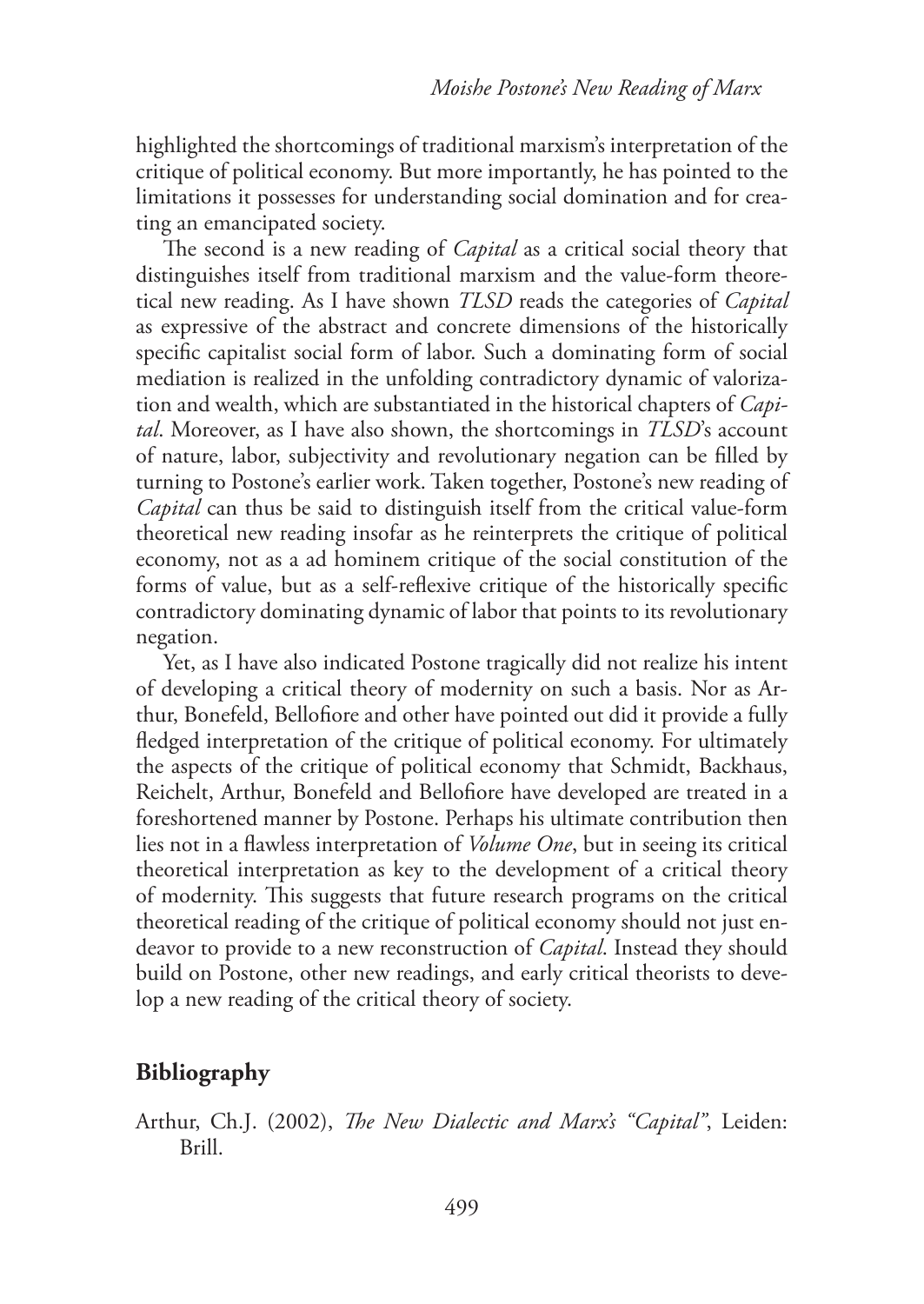- Arthur, Ch.J. (2004), *Subject and Counter-Subject*, in «Historical Materialism», 12(3): 93-102.
- Bellofiore, R. (2018a), «The Adventures of Vergesellschaftung», in Bellofiore, R., Fabiani, C.M. (a cura di), *Marx inattuale*, Roma: Efesto, 503-540*.*

Bellofiore, R. (2018b), *Le avventure della socializzazione. Verso una teoria macro-monetaria della produzione capitalistica*, Milano: Mimesis.

Bellofiore, R. and Redolfi Riva, T. (2015), *The Neue Marx-Lektüre. Putting the Critique of Political Economy Back into the Critique of Society*, in «Radical Philosophy», 189: 24-36.

Bellofiore, R. and Redolfi Riva, T. (2018), «Hans-Georg Backhaus» in Best, B., Bonefeld, W. and O'Kane Ch. (eds.), *The Sage Handbook of Frankfurt School Critical Theory*, London: SAGE.

Bonefeld, W. (2004), *On Postone's Courageous but Unsuccessful Attempt to Banish the Class Antagonism from the Critique of Political Economy*, in «Historical Materialism», 12(3): 103-124.

- Bonefeld, W. (2014), *Critical Theory and the Critique of Political Economy: On Subversive Reason*, London: Bloomsbury.
- Finelli, R. (2007), *Abstraction versus Contradiction: Observations on Chris Arthur's "The New Dialectic and Marx's* Capital*",* in «Historical Materialism»*,* 15(2): 61-74.
- Horkheimer, M. (1975), «Traditional and Critical Theory» in Horkheimer, M., *Critical Theory: Selected Essays*, New York: Continuum.
- Hudis, P. (2004), *The Death of the Subject*, in «Historical Materialism», 12(3): 147-168.
- Hudis, P. (2012), *Marx's Concept of the Alternative to Capitalism,* Leiden: Brill.
- Kocyba, H. (2018), «Alfred Schmidt on the Concept of Nature» in Best, B., Bonefeld, W. and O'Kane, Ch. (eds.), *The Sage Handbook of Frankfurt School Critical Theory*, London: SAGE.
- Kurz, R. (2016), *The Substance of "Capital"*, London, Chronos.
- Lange, E.L. (2018), «Moishe Postone: Marx's Critique of Political Economy as Immanent Social Critique», in Best, B., Bonefeld W. and O'Kane, Ch. (eds.), *The Sage Handbook of Frankfurt School Critical Theory*, London: SAGE.
- McNally, D. (2004), *The Dual Character of Labour in Capitalist Society and the Struggle over Meaning: Comments on Postone*, in «Historical Materialism», 12(3): 189-208.
- Postone, M. (1978), *Necessity, Labor and Time*, in «Social Research», 45(4): 739-799.